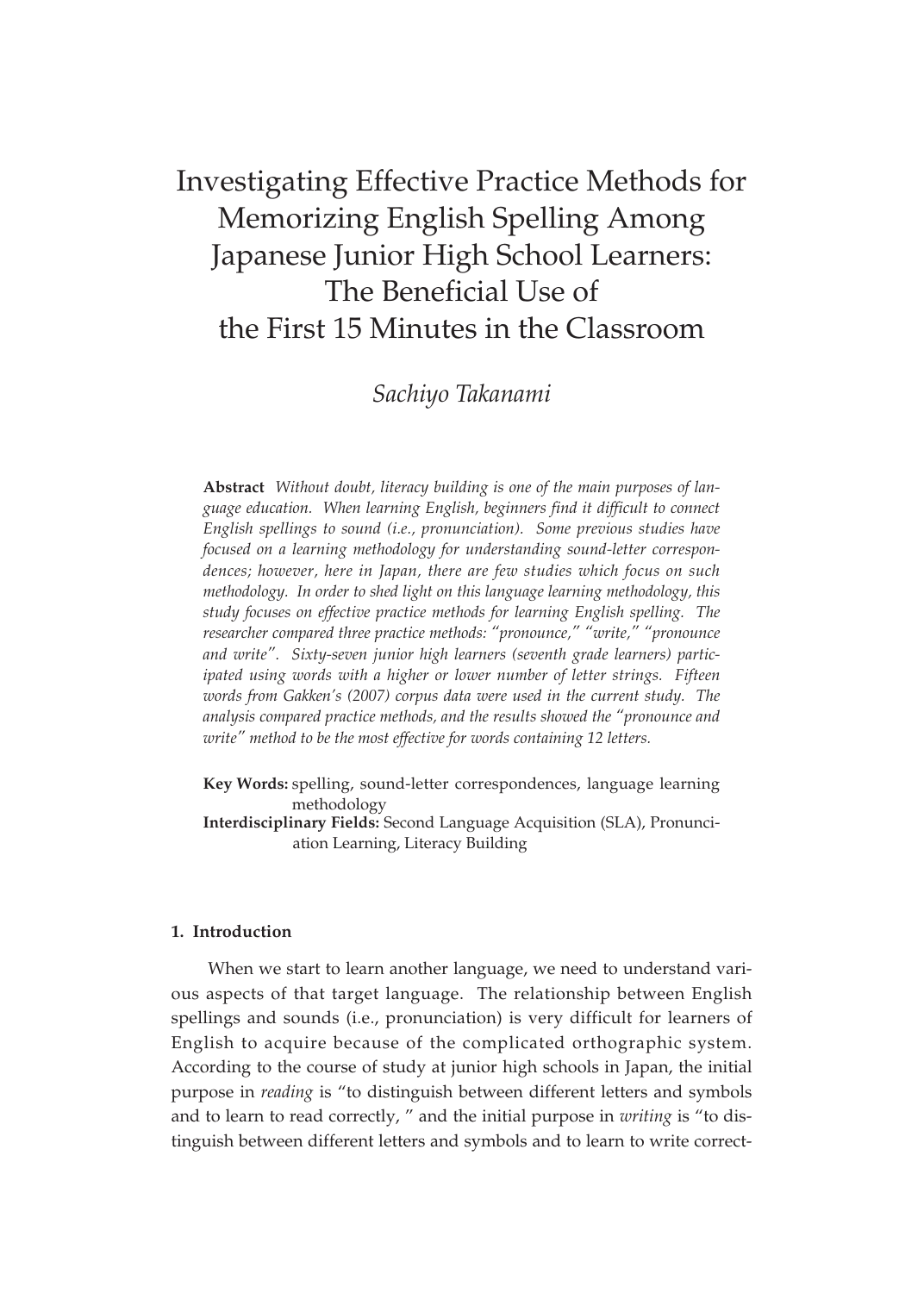ly with due attention to the spaces between words, etc." (Japanese Ministry of Education, Culture, Sports, Science and Technology, 2003). It seems that these two learning goals for reading and writing are very simple; however, many learners cannot acquire these rudimentary skills even though they are already in high school. Spelling and reading are important aspects of literacy; therefore, we cannot disregard the importance of these skills in language competence. Mori (2007) pointed out that few studies here in Japan have focused on the connection between reading and spelling. We need to shed light on the process of developing literacy to clarify the mechanics by which it occurs.

## **2. Research Background**

## **2.1 The Purposes of Literacy Building**

Literacy building is one of the main purposes of language education. Written products, such as books, newspapers, magazines, and letters, among others, enable writers and readers to communicate with each other. In general, there are three types of writing systems: ideographic, syllabic, and alphabetic (Taylor, 1981). In the ideographic writing system, there are no particular correspondences between sounds and symbols. This writing system is strongly related to a lexical or grammatical approach (i.e., morphemic), which means there are no direct representations of the phonological or phonetic shapes of the morpheme. Chinese is a typical example of sound and symbol. The symbol, in this case, represents a syllable. Japanese belongs partly to this syllabic writing system (e.g., *kana* is syllabic). In an alphabetic writing system, individual symbols or letters represent individual sounds. This does not mean that there must be a one-to-one correspondence between sounds and letters, but the correspondence is systematic. It can be said that learning how to correct sounds (i.e., speech product) with letters (i.e., alphabetic sequences) is the first step in understanding this system. English is a typical type of alphabetic writing system.

Understanding writing systems or their mechanics is an important aspect of learning and understanding the written product of the target language. If the learners have a different writing system background, the first step in teaching reading and writing means essentially instructing the learners in mechanics. According to Olshtain (1991), 'mechanics' refers to "letter recognition, letter discrimination, word recognition and basic rules of spelling, punctuation, and capitalization, as well as recognition of whole sentences and paragraphs" (p. 208).

Alphabetic writing uses the Roman alphabet which contains only 26 letters. In addition, the range of pronunciation is rather narrow in the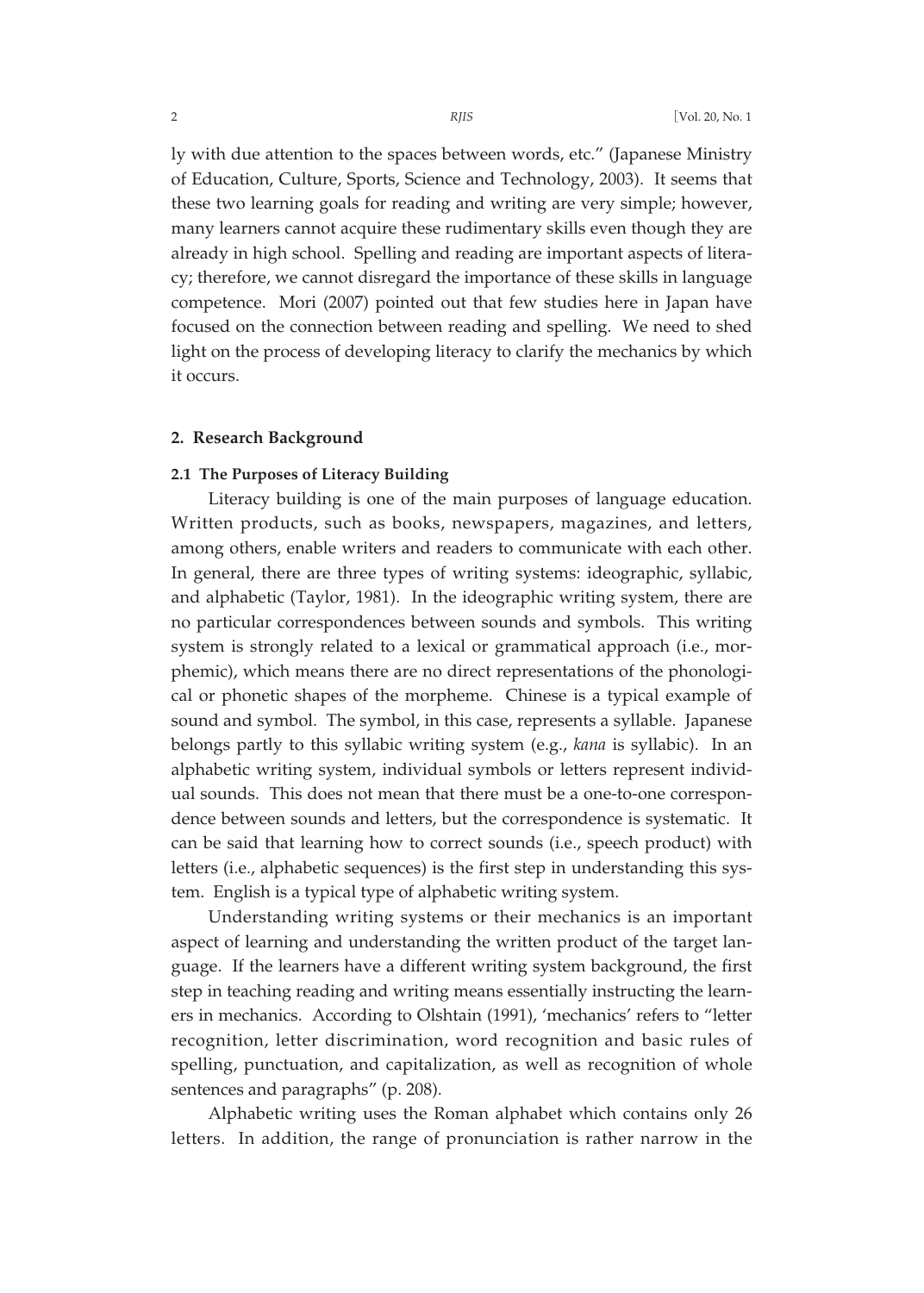alphabetic writing system. Many believe that English spelling rules are complicated or chaotic, but this is not always true. Thus, English writing systems are not so complicated if we focus carefully on their principles (e.g., Taylor, 1981; Olshtain, 1991). Olshtain (1991) indicated that some difficulties in understanding English consonants and English vowels arise because of the difficulties associated with sound-spelling correspondences, but Olshtain also indicated that sound-letter correspondences follow specific rules.

In the early stages of learning, learners should start by learning to recognize the letters of the alphabet if the learners are from countries that do not use alphabets in their orthography. The first step in learning alphabet letters is to recognize each letter as a letter. Some tasks can help to improve learners' knowledge of mechanics in the writing system; i.e., matching tasks, writing types of recognition tasks in the early stages of reading and writing. Practicing writing starts with copying letters. From the processes discussed above, learners gradually acquire writing skills.

## **2.2 Possible Effective Practice Methods for Learning English Spellings**

## **2.2.1 The Effects of Reading (Pronouncing) a Word**

It is widely believed that phonological awareness, spelling, and reading (i.e., pronunciation) are closely related. Phonological awareness predicts later reading skills and is the basic skill for understanding phonemegrapheme correspondences (Harley, 2001; Yopp & Yopp, 2000). Englishspeaking children start to learn words in their first language with its sounds, and they gradually remember their meanings. After connecting sounds and meanings, they find that there are shapes which represent the words in written material. At this stage, learners do not have any knowledge of letters. They first practice how to move their pens to write each of the 26 letters and begin to connect them with their sounds. The term 'sounds' includes an understanding of alphabetic names and pronunciations. Drake and Ehri (1984) indicated that connecting sounds and spelling through reading was an effective method for learning English spellings. **2.2.2 The Effects of Writing (Copying) a Word**

The first step in learning the letters of the alphabet is to recognize each letter (Blaiklock, 2004). As mentioned above, in the early stages of reading and writing, matching tasks, writing tasks and meaningful sound-spelling correspondence practice tasks can improve learners' knowledge of mechanics (Abbott, 1979; Olshtain, 1991). Copying letters is a good way to practice writing. Letter recognition is also an important skill for learning English. Copying letters can definitely enhance learners' spelling ability.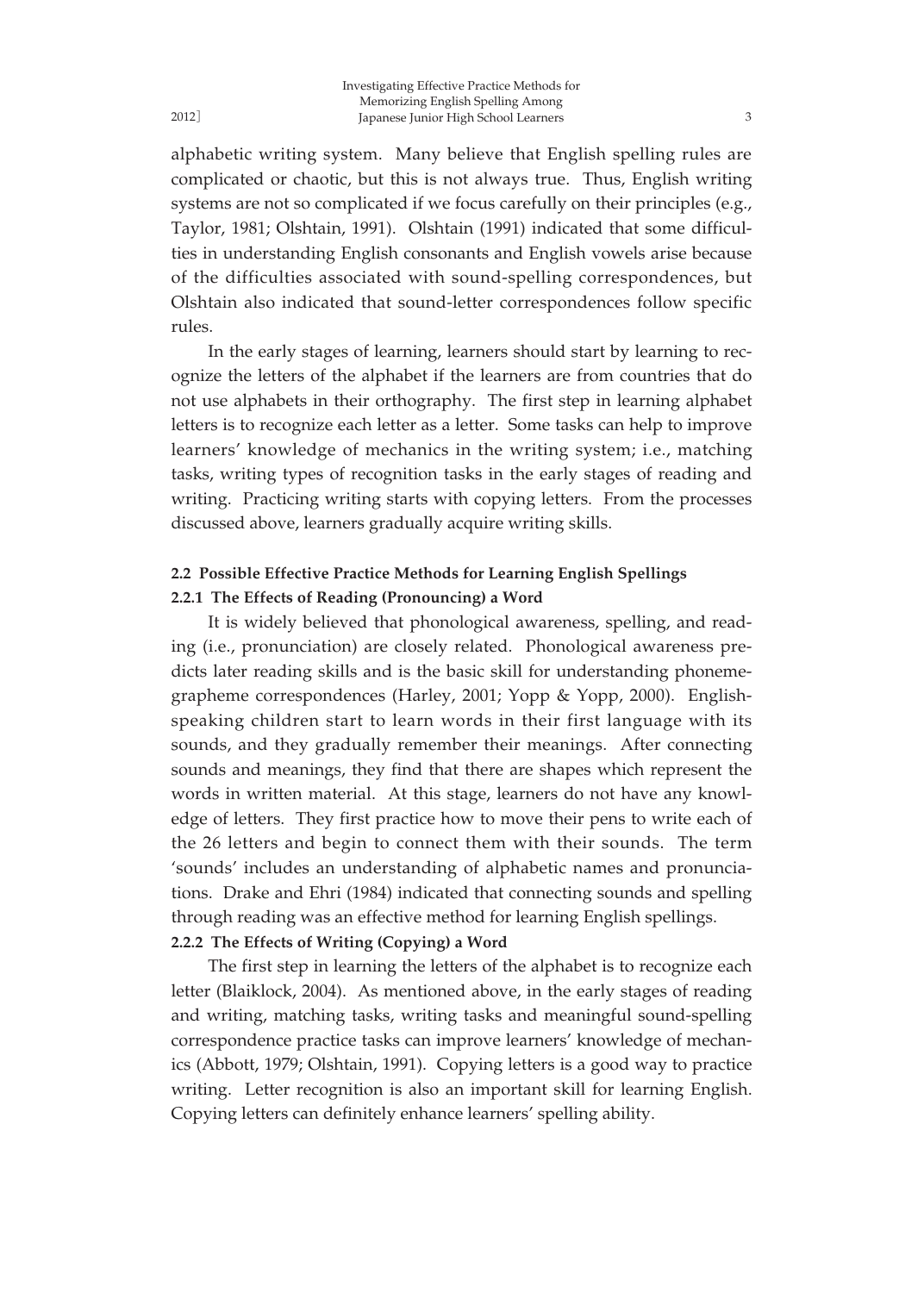## **2.3 The Importance of Phonological Awareness**

Celce-Murcia, Brinton, and Goodwin (2007) pointed out that an important way of helping ESL/EFL learners to understand the mechanics of English spelling is to teach the relationships between phonology and orthography. Thus, teaching (a) how to pronounce a word with spelling and (b) how to find plausible spellings from sounds is of major importance. In English-speaking countries, the importance of phonological awareness is widely discussed. In English language, it is natural to focus on the relationships between sounds and letters. There are only 26 letters in the alphabet, which means that the connections between sounds and letters are extremely strong (Taylor, 1981). In English-speaking countries, improving learners' phonological sensitivity is one of the most important aspects of literacy. Some researchers have studied how to assess phonological (or phonemic) awareness. These assessments relate to the recognition of words' pronunciation and the ability to analyze contents of sounds. Yopp (1988) determined the reliability and validity of the phonemic awareness tests. Table 1 below shows Yopp's summary of phonemic awareness tasks.

| sound-to-word matching     | Is there $a/f/in$ "calf"?                                 |
|----------------------------|-----------------------------------------------------------|
| word-to word matching      | Do "pen" and "pipe" begin the same?                       |
| recognition of rhyme       | Does "sun" rhyme with "run"?                              |
| isolating segmentation     | What is the first sound in "rose"?                        |
| phoneme segmentation       | What sounds do you hear in "hot"?                         |
| phoneme counting           | How many sounds do you hear in "cake"?                    |
| phoneme blending           | Combine these sounds: $/k//a//t/$                         |
| phoneme deletion           | What would be left if you took/t/out of "stand"?          |
| specifying deleted phoneme | What sound do you hear in "meat" that's missing in "eat"? |
| phoneme reversal           | Say "as" with the first sound last and last sound first.  |

**Table 1 Yopp's**(**1988**)**Phonemic Awareness Tasks**(**cited in Harley, 2001**)

Some researchers have pointed out that particular instruction is needed to develop learners' phonological awareness (e.g., Bruck & Treiman, 1990; Harley, 2001; Stanovich, Cunningham & Cramer, 1984; Stuart & Masterson, 1992;). However, it seems that there are no particular methods for improving learners' phonological sensitivity or awareness in EFL studies. When learning about sound-letter correspondences, EFL learners usually require prior experience in order to understand the connections. Specific practice should be developed to improve one's sensitivity to sound-letter correspondences.

#### **2.4 Purposes of the Present Study**

This study focused on the importance of sound-letter correspondences considering three methods for practicing English spellings. First, the "pro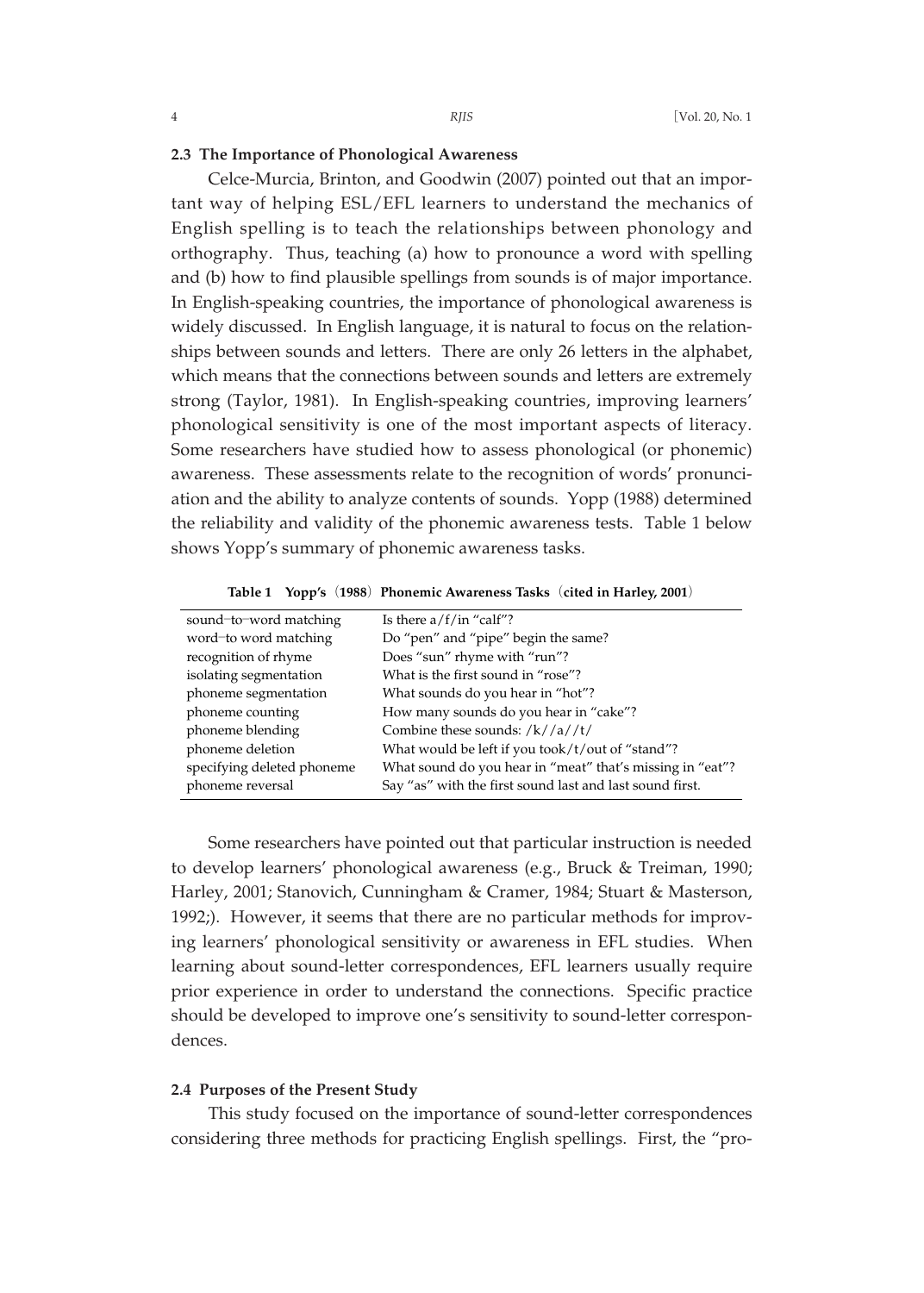nounce" method (henceforth P) involved simply pronouncing the target words several times, looking at the printed words and practicing their pronunciation without writing. The second method, "write" (henceforth W), involved writing and copying the letter sequence of a word as many times as possible. In order to eliminate the effects of the sounds when remembering letters, practicing the pronunciation should not be allowed in this method. The third method, the "pronounce and write" (henceforth PW) method, involved practicing target words using both P and W. In junior high school, many teachers utilize spelling tests as a checking function for learners' at the very beginner level in writing. However, the results of the spelling tests only tell us whether learners' answers were correct or not and we cannot understand their learning process through the results. To perceive the circumstances of the learners' learning process, and to advance an effective learning method will be much more beneficial for exploring literacy education in the EFL classroom. In fact, many beginning learners of English are not aware of what is the effective way to acquire another language. Above all, the following two questions were considered in this study:

- RQ1: Do Japanese EFL learners focus on methods for improving their spelling ability?
- RQ2: Which method is the most effective in learning and retaining English spellings among the three methods?

## **3. Methods**

#### **3.1 Participants**

The number of the participants was 111 at the beginning of the study. Participants who could not attend all sessions were excluded from the analysis. Ultimately, the total number of participants included 67 learners from a junior high school in Japan aged 13 to 14 years. In addition, there were no returnee students (i.e., learners who had recently come home from abroad). The participants belonged to different classes, which were assumed to be homogeneous in terms of English proficiency. These learners were divided into three groups (i.e., upper, middle, and lower) according to their score on the phonological awareness test (Cronbach's  $\alpha$  = . 64). The phonological awareness test contained 13 items assessing learners' previous knowledge of phonological aspects of English words. The test was able to distinguish three groups even though the reliability was not high due to the small number of items. The items used in the test were adopted from a workbook for junior high school learners (Bunri, 2000). Some items were excluded from the test to enhance its reliability. The number of participants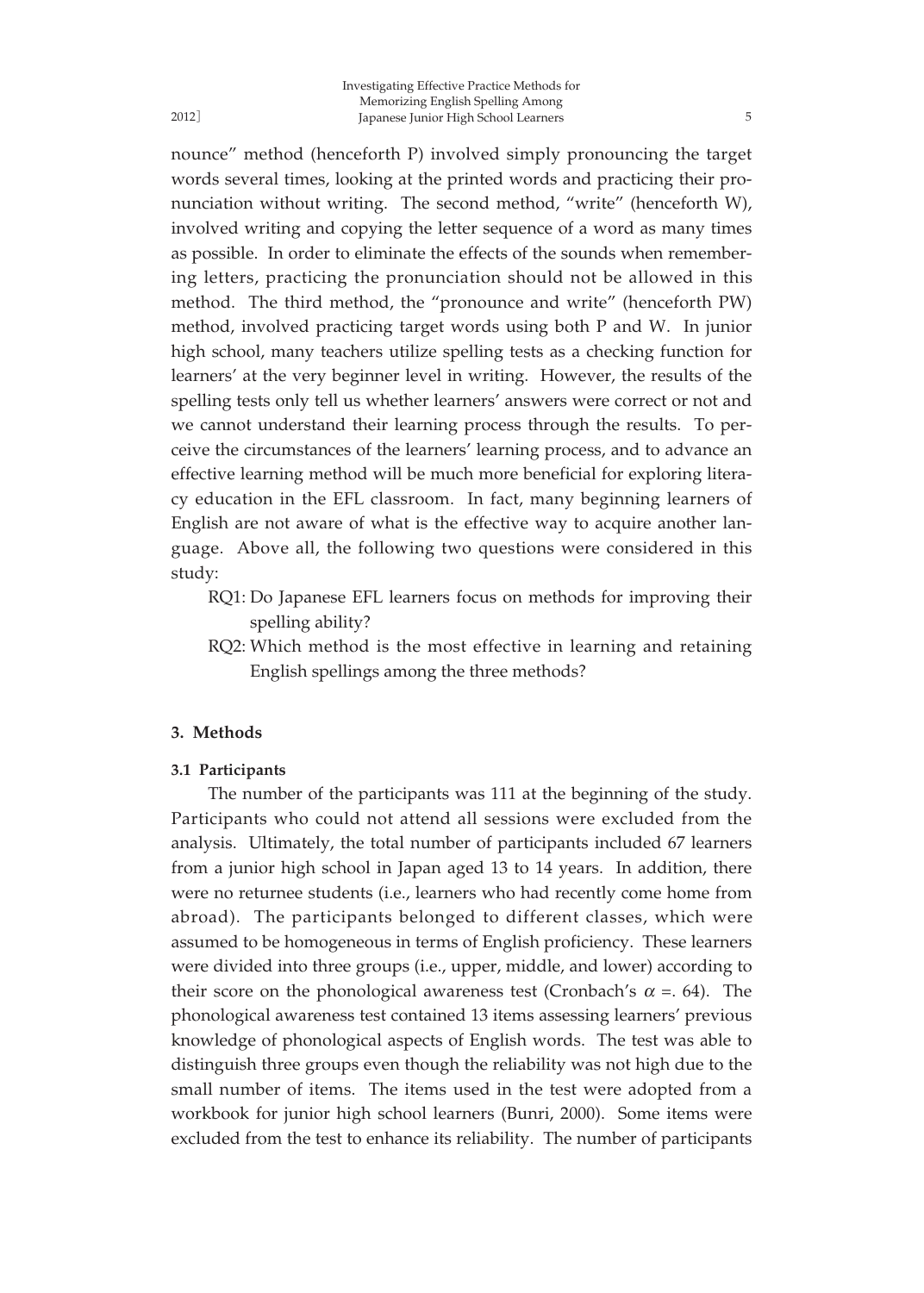was 18 in the upper group, 39 in the middle, and 10 in the lower. One-way analysis of variance (ANOVA) showed significant differences among the three groups  $(F(2, 64) = 125.79, p < .01)$ . The tukey post-hoc test showed that all three groups were significantly different from each other at the .01 level. Learners participated in the study for over five weeks. Detailed explanations of the procedures and the post-tests (i.e., immediate and delayed) are described below.

#### **3.2 Materials and Design**

## **3.2.1 Pre-Questionnaire and Post-Questionnaire**

The pre-questionnaires and post-questionnaires were prepared to investigate actual conditions related to learners' interest in practicing English spellings. Some items asked about the three practice methods discussed in the previous section. The pre-questionnaires consisted mainly of two questions:

- (a) What kind of practice methods do you use to remember English spellings?
- (b) Which method do you think is the most effective? Choose one of the three following methods: pronounce, write, or pronounce and write.

The first question aimed to assess learners' practice methods, and the second question aimed to assess their first impressions of the three methods before starting the treatment sessions. After choosing one method that they considered effective, they needed to answer why they thought it would be effective.

The post-questionnaires included some of the same questions as the pre-questionnaires:

- (c) Choose one method that you thought would be the most effective for learning English spellings.
- (d) Choose one method that you considered the most ineffective of the three.

The post-questionnaires also asked which methods seemed effective, but this time, after the completion of actual treatment sessions. One question asked about ineffective methods of practicing English spellings. All three of the methods have effective aspects, which are mentioned above; however, asking about ineffective methods helped to reveal what we needed to focus on during English spelling practice.

#### **3.2.2 Target Words for the Present Study**

The words were chosen from 1,850 words from corpus data collected from high school entrance exams over the past five years (2001-2006), which were edited by Gakken (Gakken, 2007). All 1,850 words were categorized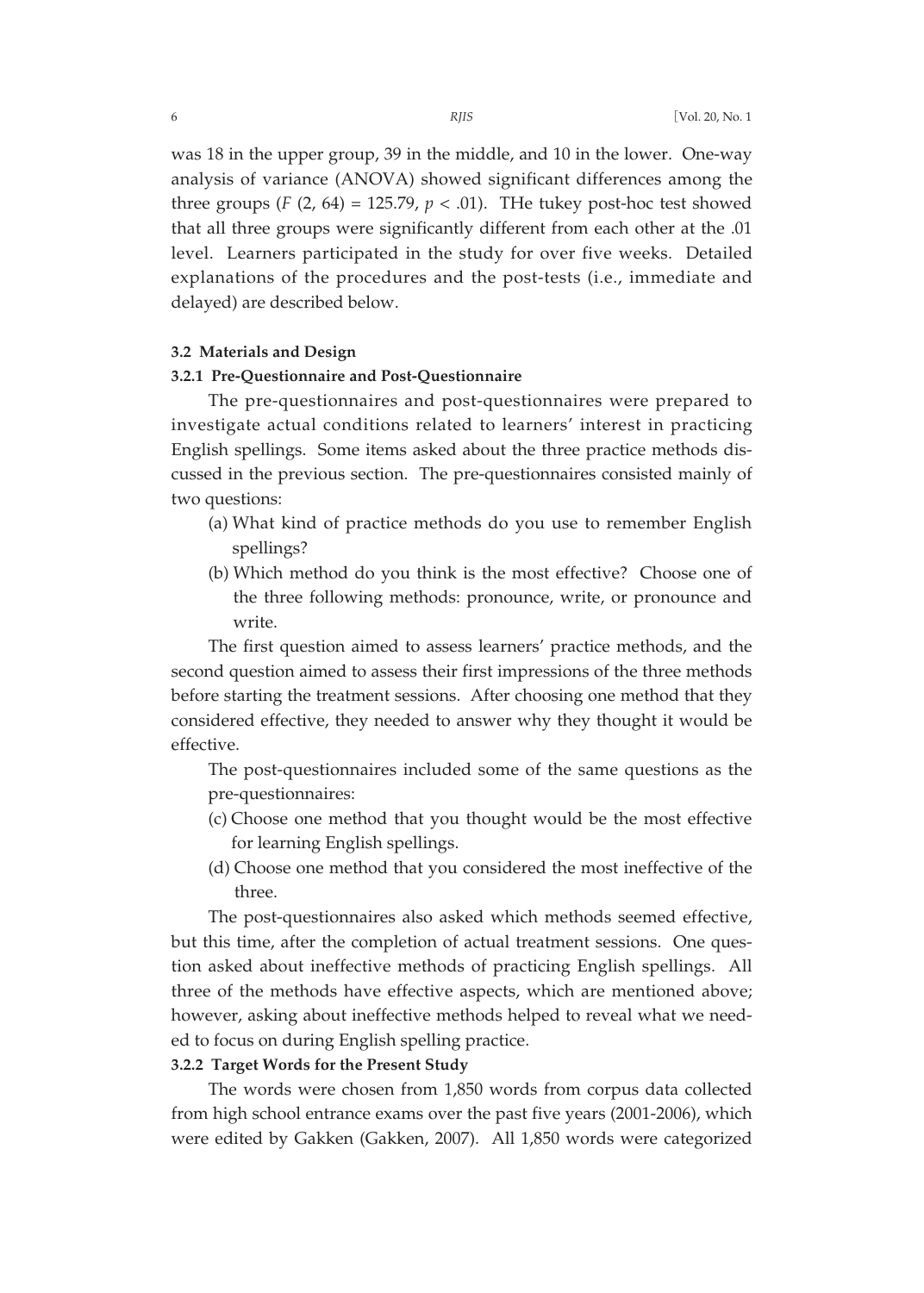into 5 levels based on the frequency with which they appeared in the entrance exams. Overall, 589 most frequently appearing words formed a group. Finally, 15 words were carefully chosen from the highest-level group, forming the basis of word length and frequency in the present study. To assess effective and ineffective methods, participants were asked to practice words utilizing all three methods. We then used repeated measures design to compare these methods. Consequently, target words were carefully sorted to fit into one of the three methods. Table 2 lists the words by each method.

| Length          | Pronounce                 | Write       | Pronounce and Write |
|-----------------|---------------------------|-------------|---------------------|
| 12 letters      | neighborhood photographer |             | handkerchief        |
| 11 letters      | underground               | independent | fortunately         |
| 10 letters      | difficulty                | surprising  | collection          |
| 9 letters       | challenge                 | spaghetti   | ambulance           |
| $7 - 8$ letters | volcano                   | aquarium    | dinosaur            |

**Table 2 Target Words across Three Methods**

Note. Word length means the number of the letter strings in each word.

#### **3.3 Training Sessions**

Before starting the training sessions, all participants were asked to answer whether they knew the meanings of the words. The results indicated that they did not know the words' meanings. The participants learned the spellings of 15 English words by using the proposed three self-practice methods. In the P method, learners simply pronounced English words several times without any writing. In the W method, learners simply wrote the words several times, but they were not allowed to pronounce the words. In the PW method, learners learned English spellings by both writing and pronouncing the words at the same time. The details of each self-practice method are described as follows.

*Pronounce***:** In the P method, each learner was given five words on a worksheet. They were instructed to check whether they knew the words or not in order to eliminate from the experiment those words that learners already knew. They had 20 seconds to check the words. Then, the researcher briefly explained the word's meanings in Japanese and pronounced each. The researcher told learners that they would not have to memorize the word meanings. In this method, learners were required to pronounce the words. The researcher expected them to pronounce them incorrectly; therefore, to avoid this problem, the author pronounced each word about 20 times within one minute and told learners to repeat. After practicing each word for one minute, the learners took a spelling test. After they finished practicing all five words and completed the immediate post-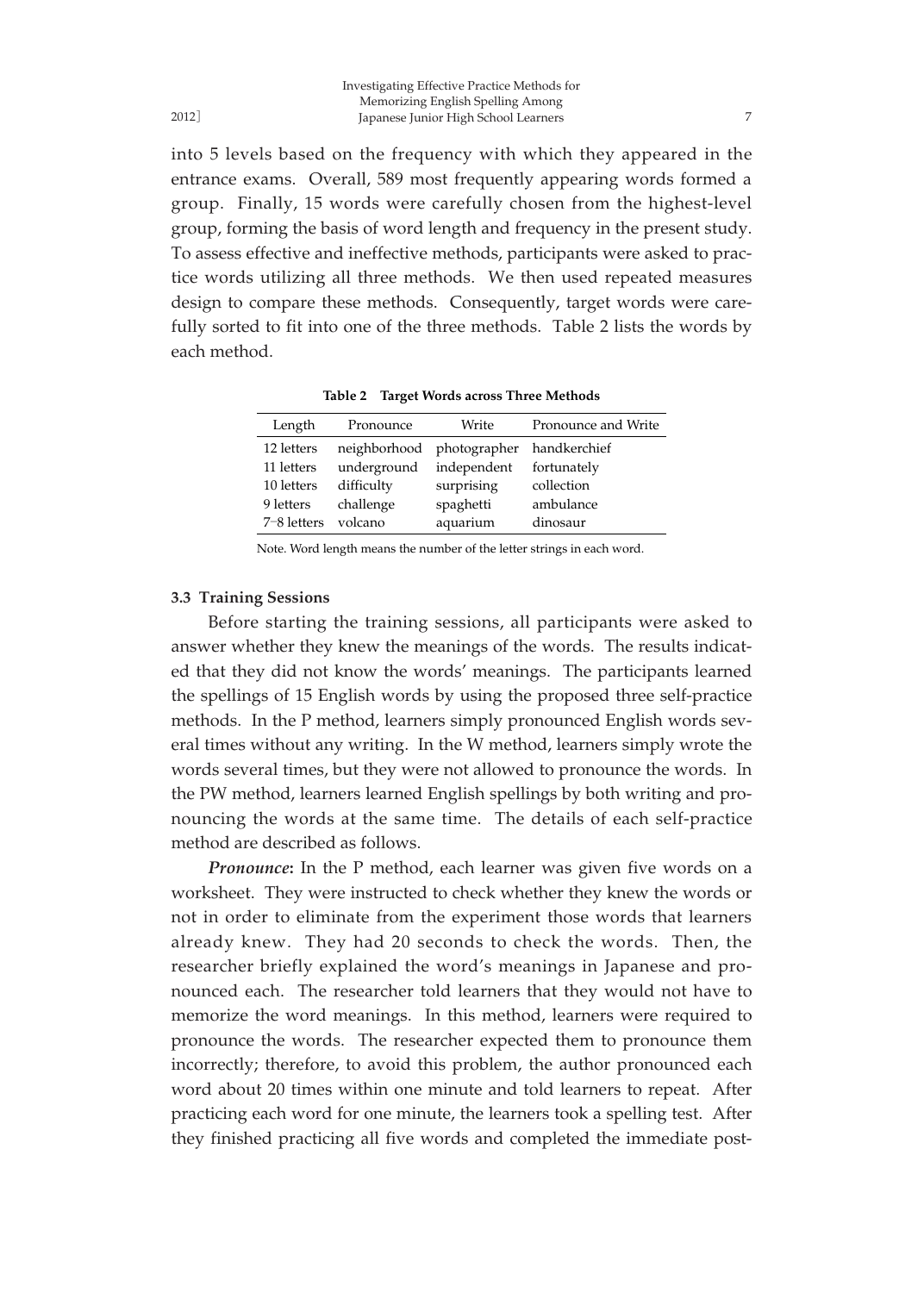test, they checked their answers to see their mistakes and correct them. It took about 15 minutes for learners to complete the task from start to finish.

*Write***:** In the W method, each learner was given another five words on a worksheet. They had 20 seconds to check whether they knew the words or not. Then, the researcher briefly explained the word's meanings in Japanese and pronounced each. As was the case with the P method, the researcher told learners that they would not have to memorize the word's meanings. In method W, learners were required to write the words as many times as they could. As mentioned above, pronouncing the words was not allowed. After one minute of practicing, learners took a spelling test. After learners finished practicing all five words and completed the immediate post-test, they checked their answers to see their mistakes. It took learners about 15 minutes to complete the task from start to finish.

*Pronounce and Write***:** In the PW method, learners were given another five words on a worksheet and were instructed to check whether they knew the words or not in order to eliminate any words that they already knew. They had 20 seconds to check the words. Then the researcher briefly explained their meanings in Japanese and pronounced each one. Again, learners did not have to memorize the word's meanings. In the PW method, learners were required to practice both pronouncing and writing the words. As with the P method, the researcher pronounced each word 10 times to assure that learners would pronounce words correctly. Learners took a spelling test after one minute of practicing. After learners finished practicing all five words and completed the immediate post-test, they checked answers to see whether they made mistakes in the test. It also took learners about 15 minutes to complete the task from start to finish.

In the P and PW methods, learners could not repeat the correct pronunciations of the words by themselves, at least in some instances. Thus, the researcher had to repeat those words' pronunciation with the learners during the practicing activity.

## **3.4 Experimental Procedure**

Figure 1 summarizes the procedure of the current study's experiment. The learning phases were conducted over a 5-week span. In the first session, the participants completed pre-questionnaires and simplified versions of the phonological awareness test. The contents of the pre-questionnaires were described in section 3.2.1. In the second, third, and fourth sessions, participants learned 15 target words applying the three learning methods. Because of the repeated-measures design, learning methods were given to participants using a counter-balance method.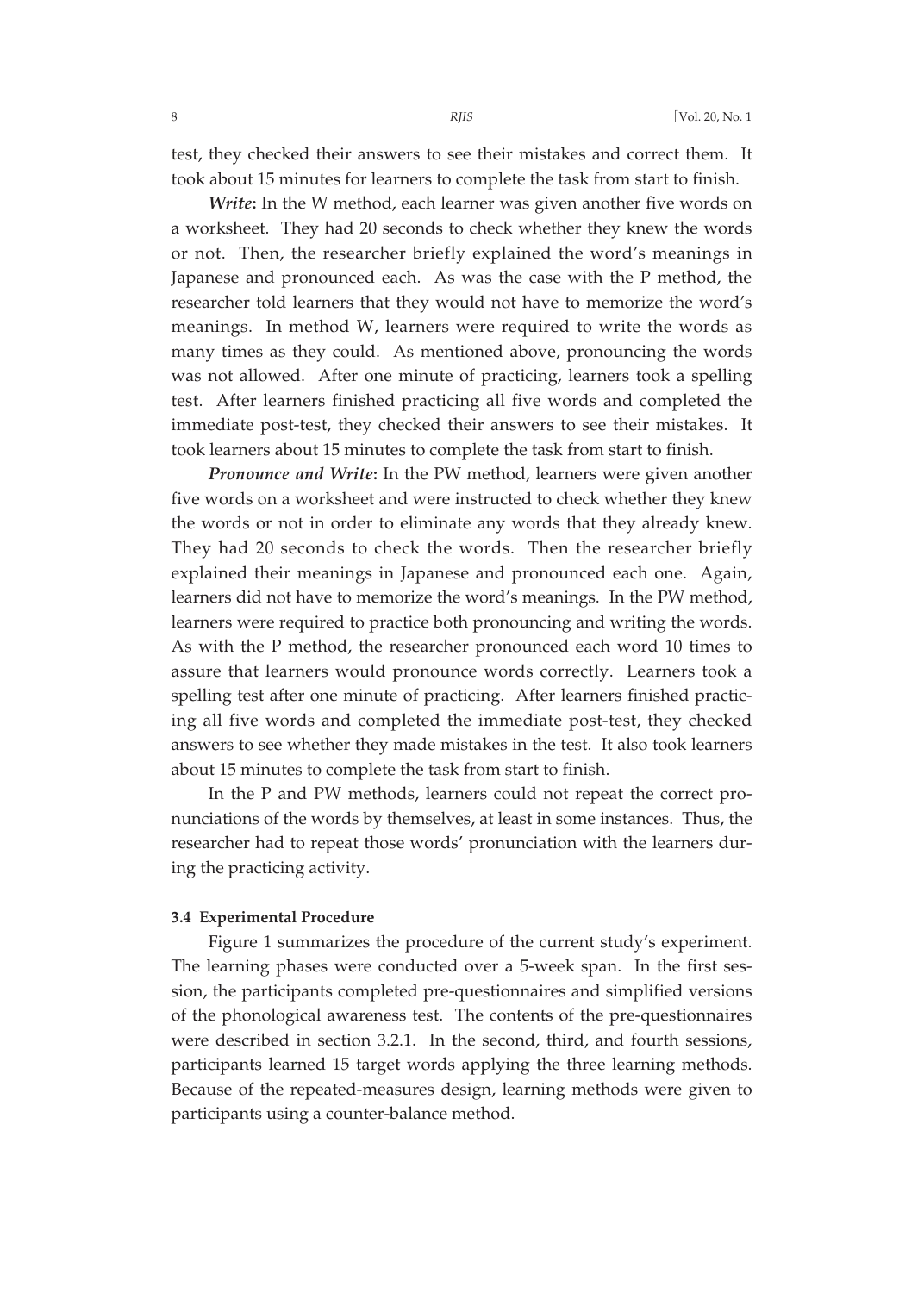Investigating Effective Practice Methods for Memorizing English Spelling Among Japanese Junior High School Learners 9



*Figure 1.* **Experimental procedure.**

## **4. Results and Discussion**

## **4.1 Pre-Questionnaires**

The first question in the pre-questionnaires was aimed at assessing learners' own methods for practicing English spellings with free description. Most of them indicated that they write a lot to remember the letter ordering. Some learners answered that they try to remember English spellings using their own methods. It was interesting to note that some learners used original methods closely related to *Romaji* or *katakana*.

Unfortunately, none of them wrote that they practice the pronunciations of the words. It is more than probable that they do not focus on the words' pronunciations during spelling practice or they do not know how to pronounce the target words.

The second question was designed to identify learners' impressions of the three methods used in this study based on previous studies: pronounceonly  $(P)$ , write-only  $(W)$ , and pronounce and write  $(PW)$ . Four percent  $(4\%)$ of learners chose P, 38% chose W, and 58% chose PW as the most effective method.

Although learners did not write about pronunciation practice in the first question of the pre-questionnaires, they chose PW as the most effective method.

## **4.2 Comparisons of Three Factors: Group, Method, Time**

A three-way ANOVA was used to examine the relationships among the three factors: group (i.e., upper, middle, and lower), method (i.e., P, W,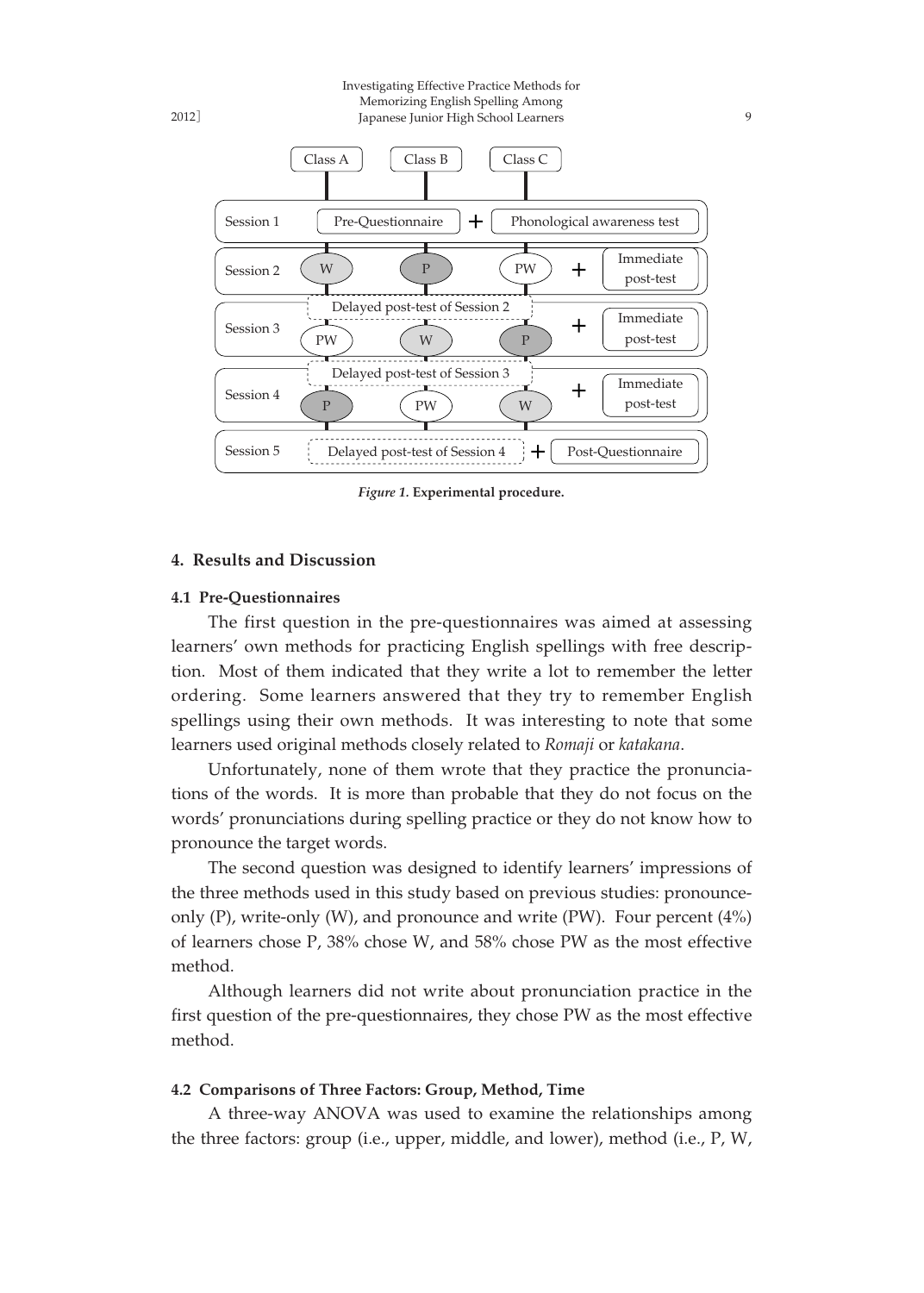| Method    | Time      | Upper<br>$(n=18)$ |      | Middle<br>$(n=39)$ |                     | Lower<br>$(n=10)$ |      | Total<br>$(N = 67)$ |      |
|-----------|-----------|-------------------|------|--------------------|---------------------|-------------------|------|---------------------|------|
|           |           | М                 | SD   | М                  | SD                  | M                 | SD   | М                   | SD   |
| P         | Immediate | 3.39              |      |                    | 1.46 2.64 1.42 3.20 |                   | 1.69 | 2.93                | 1.49 |
|           | Delayed   | 0.72              | 1.23 | 0.28               | 0.86                | 0.20              | 0.42 | 0.39                | 0.94 |
| W         | Immediate | 4.33              | 1.19 | 3.31               | 1.62                | 3.80              | 1.14 | 3.66                | 1.50 |
|           | Delaved   | 0.67              | 1.08 | 0.31               | 0.66                | 0.30              | 0.67 | 0.40                | 0.80 |
| <b>PW</b> | Immediate | 4.28              | 1.27 | 3.90               | 1.37                | 4.20              | 1.32 | 4.04                | 1.33 |
|           | Delayed   | 0.89              | 1.02 | 0.36 0.54          |                     | 0.50              | 0.71 | 0.52                | 0.75 |

**Table 3 Descriptive Statistics of Group, Method, and Time**



*Figure 2.* **The mean scores of group, method, and time.**

and PW), and time of the post-tests (i.e., immediate and delayed). Table 3 shows the descriptive statistics for group, method, and time. Figure 2 shows the mean scores for each variable: group, method, and time.

All effects are reported as significant at  $p < .05$ . The second-order interaction effect (i.e., group x method x time) was not significant, *F* (2.32, 59.64)  $= 1.246$ ,  $p = .295$ ,  $\eta^2 = .002$ . There was no significant first-order interaction effect between group and time,  $F(2, 64) = 0.745$ ,  $p = .479$ ,  $\eta^2 = .002$ . In addition, there was also no significant first-order interaction effect between group and method, *F* (3.68, 117.77) = 0.322,  $p = .848$ ,  $\eta^2 = .001$ . The main effect of group was not significant,  $F(2, 64) = 3.074$ ,  $p = .053$ ,  $\eta^2 = .019$ . There was a significant first-order interaction effect between method and time, *F*  $(1.95, 124.93) = 11.416$ ,  $p = .000$ ,  $\eta^2 = .008$ . The main effects of method and time were found to be significant (method: *F* (1.84, 117.77) = 17.010, *p* = .000,  $\eta^2$  = .014; time: *F* (1, 64) = 387.638, *p* = .000,  $\eta^2$  = .569). Figure 3 shows the interaction between method and time.

As can be seen from Figure 3, methods W and PW seem to have similar dimensions; however, we need to clarify that the difference between these two methods is statistically significant. Additionally, the immediate posttest and the delayed post-test scores are clearly different. As mentioned above, there was a significant interaction effect between method and time. Thus, one-way repeated-measures ANOVA was conducted for three meth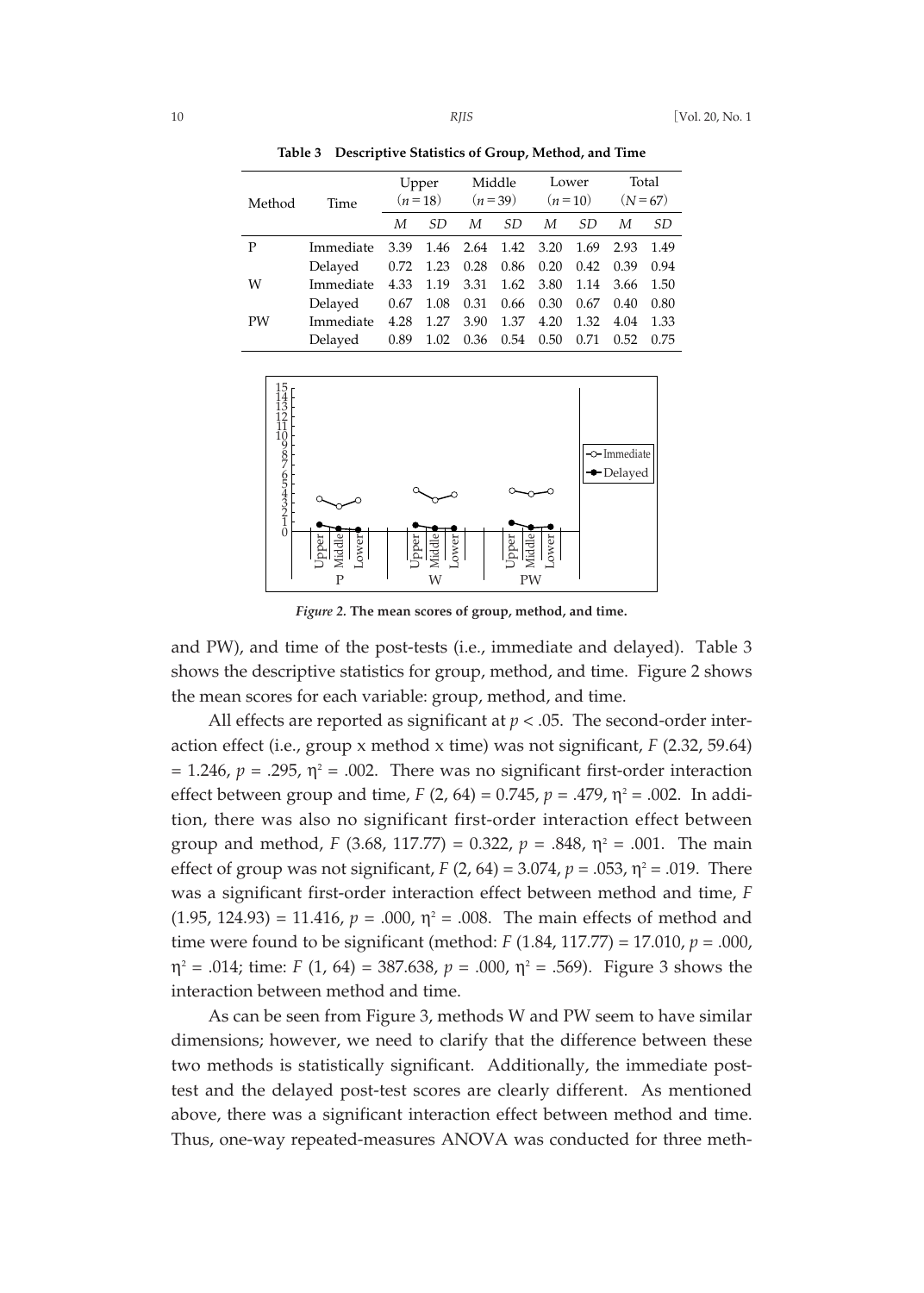Investigating Effective Practice Methods for Memorizing English Spelling Among Japanese Junior High School Learners 11



Figure 3. The interaction effect between method and time.

ods for immediate and delayed post-test trials, and a t-test was conducted as well, comparing time to the three methods.

For the immediate post-test, there were significant differences among the three methods: P, W, and PW, F  $(2, 132) = 29.345$ ,  $p = .000$ ,  $\eta^2 = .308$ . Method P had significantly lower score compared to the other two methods W ( $p = .000$ ) and PW ( $p = .000$ ). In addition, method W performed significantly worse compared to PW  $(p = .017)$ . For the delayed post-test, there were no significant differences among the three methods, *F* (1.89, 121.28) = 1.286,  $p = 0.279$ ,  $\eta^2 = 0.019$ .

To compare the immediate and delayed post-test scores, a two-tailed ttest was conducted. For the three methods, the immediate and the delayed post-tests were found to be significantly different from each other: (P: *t* (66) = 14.329, *p* = .000, *r* = .87; W: *t* (66) = 17.988, *p* = .000, *r* = .91; PW: *t* (66) = 23.575,  $p = .000$ ,  $r = .95$ .). For the immediate post-test, it seemed that the PW method is the most effective; however, there were no statistical differences among the three methods in the delayed post-test condition. Further analysis is needed to confirm these results. As mentioned above, every method has five levels of word length. Thus, it is dangerous to conclude that method PW is the most effective method for learning English spellings because in the previous analysis, word length was not considered. Thus, the following question arose about the relationships between word length and the most effective method: "Do any of these three methods affect learning English spellings regardless of word length?"

#### **4.3 Effects of Word Length**

To answer the above question, a three-way ANOVA was planned to examine the relationships among the three factors: method (i.e., P, W, and PW), length (i.e., 12 letters, 11 letters, 10 letters, 9 letters, and 7-8 letters), and time of the post-tests (i.e., immediate and delayed). Table 4 shows the descriptive statistics for each variable: method, length, and time.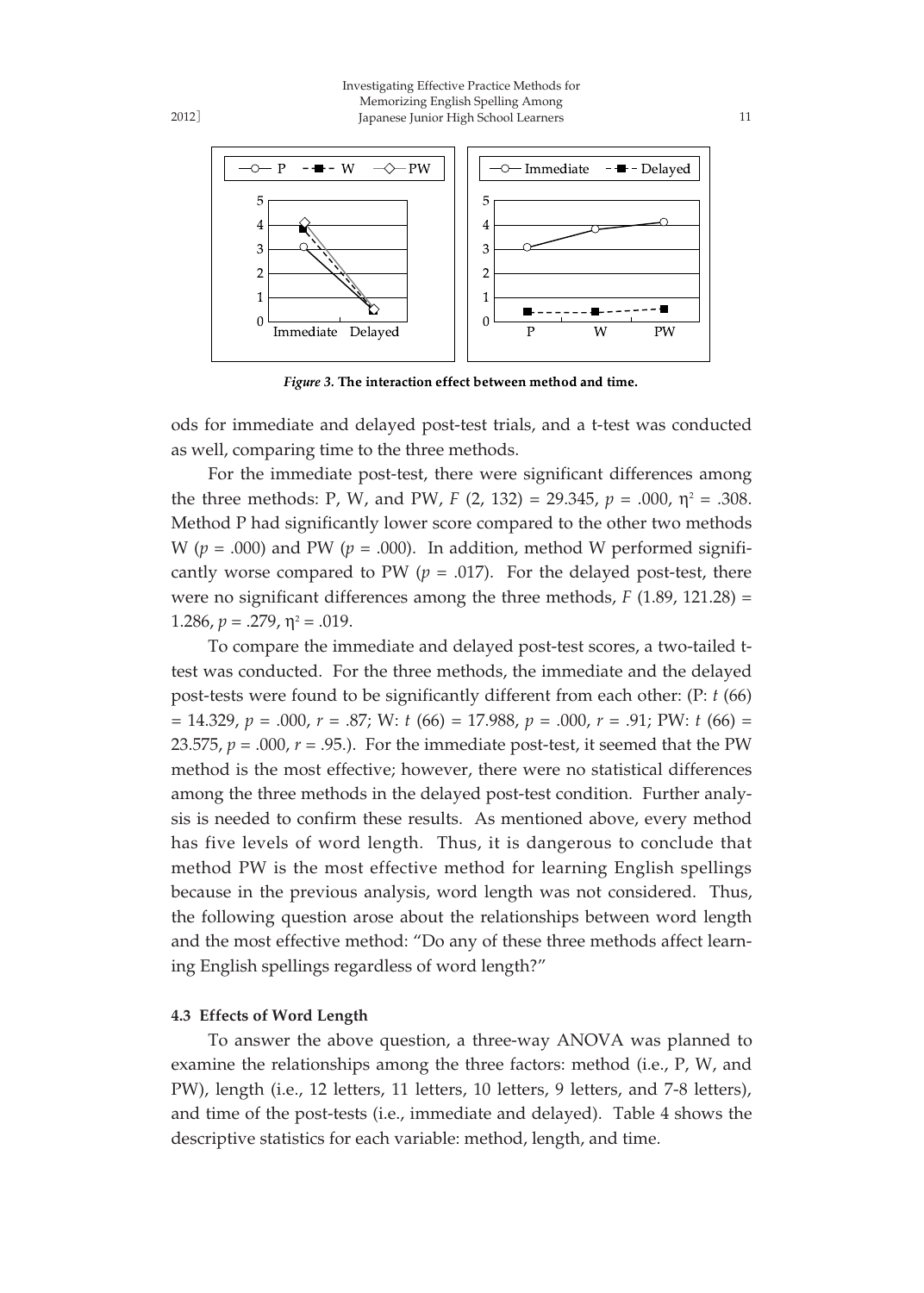| Method | Length      | Immediate<br>$(N=67)$ |      | Delayed<br>$(N = 67)$ |      |
|--------|-------------|-----------------------|------|-----------------------|------|
|        |             | М                     | SD   | М                     | SD   |
| P      | 12 letters  | 0.31                  | 0.48 | 0.01                  | 0.12 |
|        | 11 letters  | 0.43                  | 0.45 | 0.07                  | 0.26 |
|        | 10 letters  | 0.50                  | 0.50 | 0.03                  | 0.17 |
|        | 9 letters   | 0.79                  | 0.41 | 0.16                  | 0.37 |
|        | 7-8 letters | 0.88                  | 0.33 | 0.10                  | 0.31 |
| W      | 12 letters  | 0.55                  | 0.50 | 0.01                  | 0.12 |
|        | 11 letters  | 0.81                  | 0.40 | 0.19                  | 0.40 |
|        | 10 letters  | 0.76                  | 0.43 | 0.00                  | 0.00 |
|        | 9 letters   | 0.78                  | 0.42 | 0.06                  | 0.24 |
|        | 7-8 letters | 0.76                  | 0.43 | 0.13                  | 0.34 |
| PW     | 12 letters  | 0.82                  | 0.39 | 0.37                  | 0.49 |
|        | 11 letters  | 0.75                  | 0.44 | 0.01                  | 0.12 |
|        | 10 letters  | 0.84                  | 0.37 | 0.09                  | 0.29 |
|        | 9 letters   | 0.78                  | 0.42 | 0.01                  | 0.12 |
|        | 7–8 letters | 0.87                  | 0.34 | 0.03                  | 0.17 |

**Table 4 Descriptive Statistics of Method, Length, and Time**

As can be seen from Table 4, the standard deviation of method W with 10 letters was .00, which indicates a floor effect. The delayed post-test was conducted one week after the initial practice of the target words' spellings. The sessions for practicing English spellings were only about 15 minutes each, including immediate post-tests, which might not be enough time for learners to remember the spellings of the target words. It seems, however, that word length seems to have some kind of effect on practicing English spellings. In this regard, further analysis was conducted with the results of the immediate post-tests. Two-way repeated-measures ANOVA for method x length for the immediate post-test were conducted.

All effects are reported as significant at  $p < .05$ . There was a significant interaction effect between method and length,  $F(8, 528) = 11.155$ ,  $p = .000$ ,  $\eta^2$ = .069. The main effect of method and length was also found to be significant: (method: *F* (2, 132) = 29.345,  $p = .000$ ,  $\eta^2 = .060$ ; length: *F* (4, 264) = 15.431,  $p = .000$ ,  $\eta^2 = .063$ .). Figure 4 shows the interaction effect between method and time. According to Figure 4, it seems that the PW method has a stable pattern in the immediate post-test. In addition, the W method also has a stable dimension compared to the P method.

One-way repeated-measures ANOVA was used to examine the significant differences between each method and each length of word in more detail. Comparing the three methods with different letter lengths, the results revealed significant differences among the three methods with 12 letters: *F* (2, 132) = 35.561,  $p = .000$ ,  $\eta^2 = .120$ . Method PW performed significantly better compared to method  $P (p = .000)$  and  $W (p = .000)$ . Method W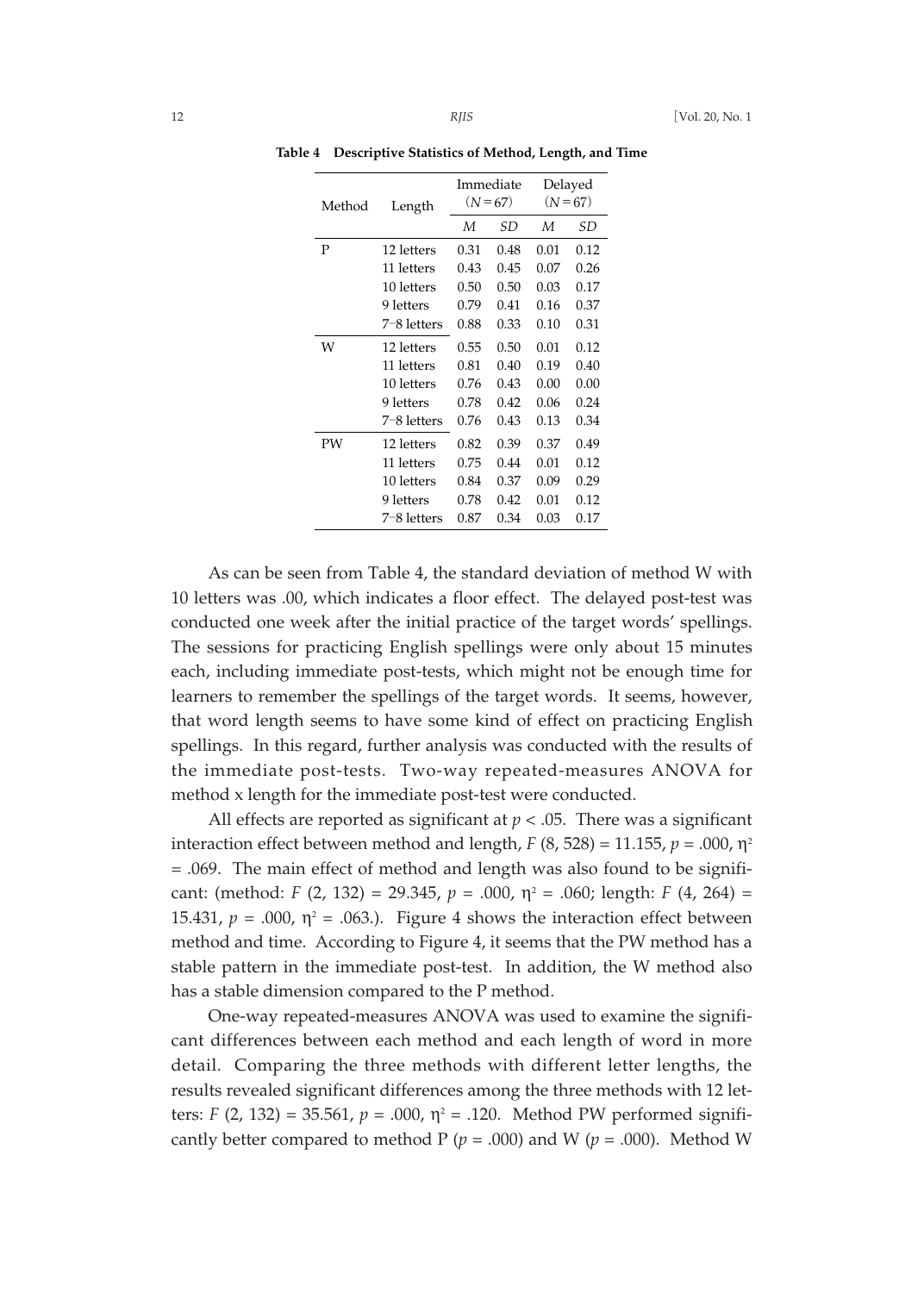



*Figure 4.* **The interaction between method and length in the immediate post-test.**

also performed significantly higher compared to method  $P(p = .000)$ . There were also significant differences among the three methods with 11 letters: *F* (1.81, 119.76) = 18.424,  $p = .000$ ,  $\eta^2 = .050$ . However, there were no significant differences between method PW and method W (*p* = .865). Method PW performed significantly better compared to method P (*p* = .000), and method W performed also significantly better compared to method  $P (p = .000)$ . Significant differences were also found between methods with 10 letters: *F*  $(1.67, 110.71) = 17.056$ ,  $p = .000$ ,  $\eta^2 = .040$ . However, no significant differences were found between method PW and method W (*p* = .287). Method PW outperformed method  $P(p = .000)$ , and method W outperformed method  $P$  ( $p = .000$ ). There were no significant differences among the three methods with 9 letters (*F* (2, 132) = .047,  $p = .954$ ,  $\eta^2 = .000$ ) or with 7-8 letters  $(F (2, 132) = 2.787, p = .065, \eta^2 = .000).$ 

In sum, method PW was effective for 12 letters, and it seems that method PW is a stable learning method for memorizing words containing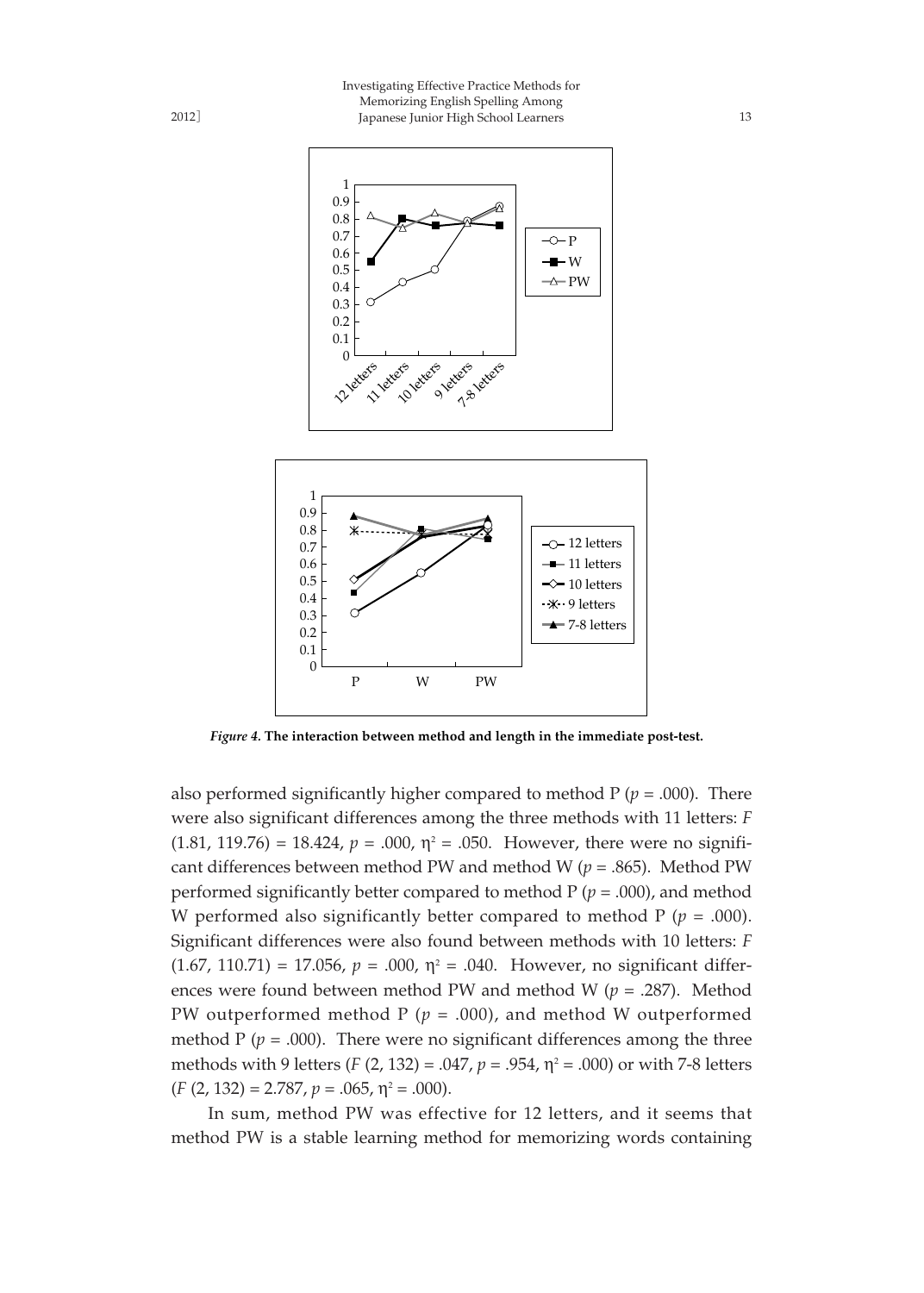long string of letters. Method W followed method PW. Finally, method P was not so effective and stable. It can be said that pronounce only method (i.e., method P) was not effective for learning letter sequences correctly.

Comparing the differences among letter lengths across three practicing methods, one-way repeated-measures ANOVA was used. There were significant differences among letter length for method P: *F* (4, 264) = 28.270, *p* = .000,  $\eta^2$  = .090. There was no significant difference between 7-letter and 9letter words  $(p = 1.000)$ . However, there were significant differences between 7-letter and 10-letter words ( $p = .000$ ), 7-letter and 11-letter words  $(p = .000)$ , and 7-letter and 12-letter words  $(p = .000)$ . The difference between 10-letter and 11-letter words was not significant ( $p = 1.000$ ) as was the difference between 10-letter and 12-letter words ( $p = .058$ ), and also between 11-letter and 12-letter words ( $p = .734$ ). For method W, there was a significant difference among letter lengths:  $F(4, 264) = 5.515$ ,  $p = .000$ ,  $\eta^2 =$ .010. There were no significant differences between 8-letter and 9-letter words (*p* = 1.000), 8-letter and 10-letter words (*p* = 1.000), and 8-letter and 11-letter words ( $p = 1.000$ ). However, there was a significant difference between 8-letter and 12-letter words ( $p = .035$ ). The difference between 9letter and 12-letter words was significant  $(p = .013)$ , as was the difference between 10-letter and 12-letter words ( $p = .013$ ), and between 11-letter and 12-letter words  $(p = .002)$ . However, all other comparisons were found to be non-significant ( $p = 1.000$ ). There were no significant differences among letter lengths for method PW:  $F(4, 262) = 1.446$ ,  $p = .219$ ,  $\eta^2 = .000$ .

Above all, method PW seems to be a stable learning method again, unaffected by word length. Method W also seems stable for learning words containing 11 letters or less; however, it was not effective for words containing 12 letters. As far as we can predict from this result, method W and method PW are basically the same in that the learners were required to copy the exact spellings (i.e., letter strings). In addition, it can be easily imagined that the learners were pronouncing words in their head for method W. However, method PW was fundamentally different than method W in terms of the intentional activity for words' pronunciation (i.e., read aloud). Thus, pronunciation would affect retention for words containing 12 letters.

#### **4.4 Post-Questionnaires**

The post-questionnaires aimed to ask learners which practice methods were most effective and ineffective. The purpose of the post-questionnaires was the same as the pre-questionnaires, i.e., to assess learners' impressions of the three methods, pronounce-only (P), write-only (W), and pronounce and write (PW). After the post-test,  $3\%$  of the learners chose P,  $41\%$  chose W, and 56% chose PW as the most effective method. For the most ineffec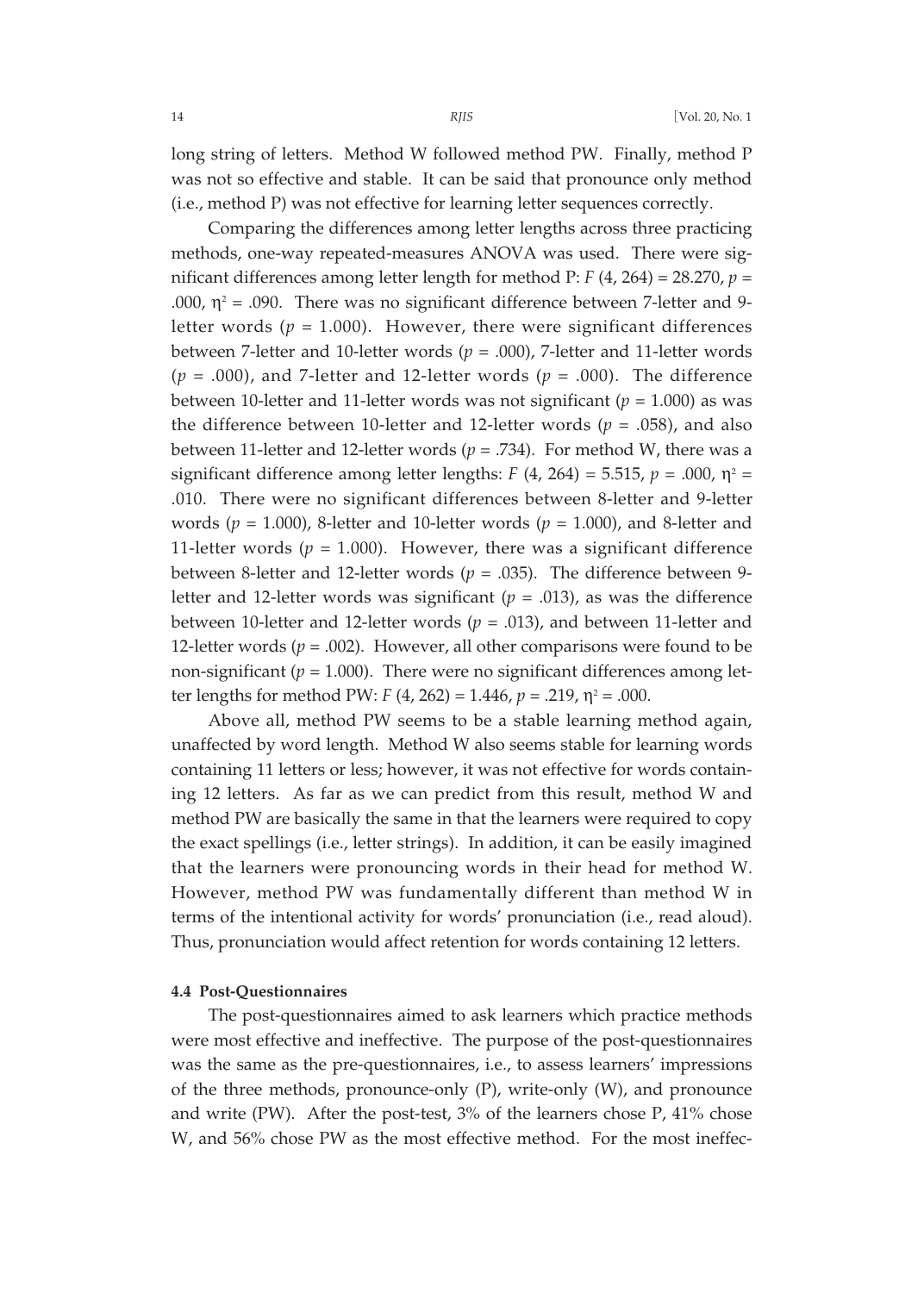2012]

tive method, 89% of the learners chose P, 7% chose W, and 4% chose PW.

On a post-questionnaire, learners wrote their opinions very clearly in the free response section. The author selected some of their opinions to share. The number inside the parentheses represents the number of learners who chose that method. Some of the learners' responses are as follows;

## **Effective Methods**

"W" (37)

・*I always remember English words with Romaji, so writing English spellings with Romaji imaging is effective for me.*

・*I can concentrate only on writing, then I can remember English spellings.* "PW" (61)

- ・*If I forget the spellings of the words, my memory of pronunciation will help me to write the correct spellings.*
- ・*Practicing pronunciation will be helpful in a listening test, too. I can write spellings, and I can also understand it in a listening test.*

## **Ineffective Methods**

 $\rm{''P''}$  (83)

・*I cannot recognize alphabet letters.*

" $W''(11)$ 

・*This method is not effective for listening practice, because I cannot pronounce the words.*

"PW" (6)

・*I cannot concentrate on doing two things at once, pronouncing and writing.*

Learners did not write their opinions regarding the effectiveness of each method in detail on the free response questionnaire; however, after the completion of learning sessions, learners provided detailed explanations for why a particular method was effective or ineffective for each of them.

## **5. Conclusion and Pedagogical Implications**

This study investigated the effective practice methods for learning English spelling, especially for beginner English learners in Japan. Many learners cannot understand the connections between sounds and letters. Learning pronunciation and spelling is the beginning stage in learning other languages, and we should not ignore these basic skills. Three practice methods were considered in the present study such as pronounce (i.e., method P), write (i.e., method W), and pronounce and write (i.e., method PW). The results indicated that method PW was the most stable and practical method for learning English spellings especially for the words containing 12 letters.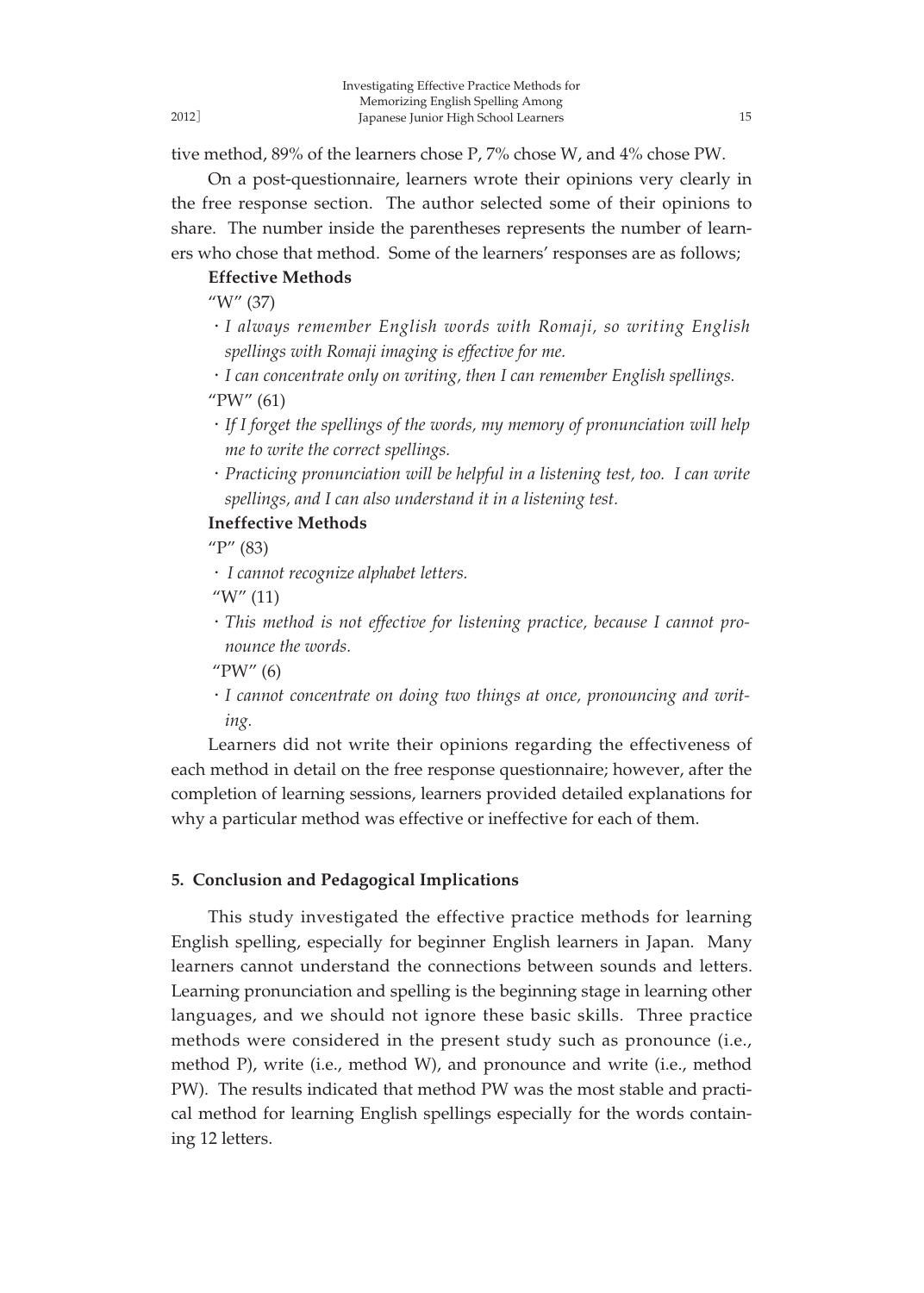The participants were classified based on the results of a phonological awareness test, however, only 13 items were included in the current study's test. Thus, the validity and reliability of the phonological awareness test for the EFL learners need to be examined. The target words which were used in this study were based on the high school entrance exams' corpus data (Gakken, 2007). Because of this restriction, the current study only focused on word length and its frequency. Further research is needed to examine the selections of the target words considering the features of each word.

Finally, one main purpose of this study was to investigate the beneficial use of the beginning of English lessons. Thus, total time in the learning sessions should not be more than 15 minutes. All three practice methods only required 15 minutes to complete from start to finish. However longitudinal studies are needed to ensure the findings from the current study.

#### **Acknowledgements**

This study is a summary of a thesis for a master's degree completed at Ibaraki University and presented at JLTA in 2008. The author gratefully acknowledges the guidance and support offered by her major advisors, Professor Shin'ichi Inoi and Hidetoshi Saito, from Ibaraki University.

#### **References**

- Abbott, E. (1979). Teaching English spelling to adult beginners. *ELT Journal, 2*, 119-121.
- Blaiklock, K. E. (2004). The importance of letter knowledge in the relationship between phonological awareness and reading. *Journal of Research in Reading, 27*, 36-57.
- Bruck, M., & Treiman, R. (1990). Phonological awareness and spelling in normal children and dyslexics: The case of initial consonant clusters. *Journal of Educational Child Psychology, 50*, 156-178.
- Bunri (2000). *Textbook work for NEW HORIZON first grade* [Kyoukasho Work Eigo Ichinen New Horizon]. Tokyo: Bunri.
- Celce-Murcia, M., Brinton, D. M., & Goodwin, J. M. (2007). *Teaching pronunciation: A reference for teachers of English to speakers of other languages*. Cambridge: Cambridge University Press.
- Drake, A., & Ehri, L. C. (1984). Spelling acquisition: Effects of pronouncing words on memory for their spellings. *Cognition and Instruction, 1*, 297-320.
- Gakken (2007). *1850 English words for junior high school* [Chuugaku eitango 1850]. Tokyo: Gakken.
- Harley, T. A. (2001). *The Psychology of Language: From Data to Theory*. New York, NY: Psychology Press Ltd.
- Japanese Ministry of Education, Culture, Sports, Science, and Technology (2003). *The Course of Study for Foreign Languages*. Retrieved April 20, 2010 from http://www. mext.go.jp/english/shotou/030301.htm.
- Mori, C. (2007). *The Relationships Between L2 Learners' Spelling and Reading Ability* [L2 gakushuusha no spelling nouryoku to reading nouryoku no kankei]. Hiroshima: Keisuisha.
- Olshtain, E. (1991). Functional Tasks for Mastering the Mechanics of Writing and Going Just Beyond. In Mariane Celce-Murcia (Ed.). *Teaching English as a Second or Foreign Language* (pp. 207-217.) Heinle & Heinle.
- Stanovich, K. E., Cunningham, A. E., & Cramer, B. (1984). Assessing Phonological